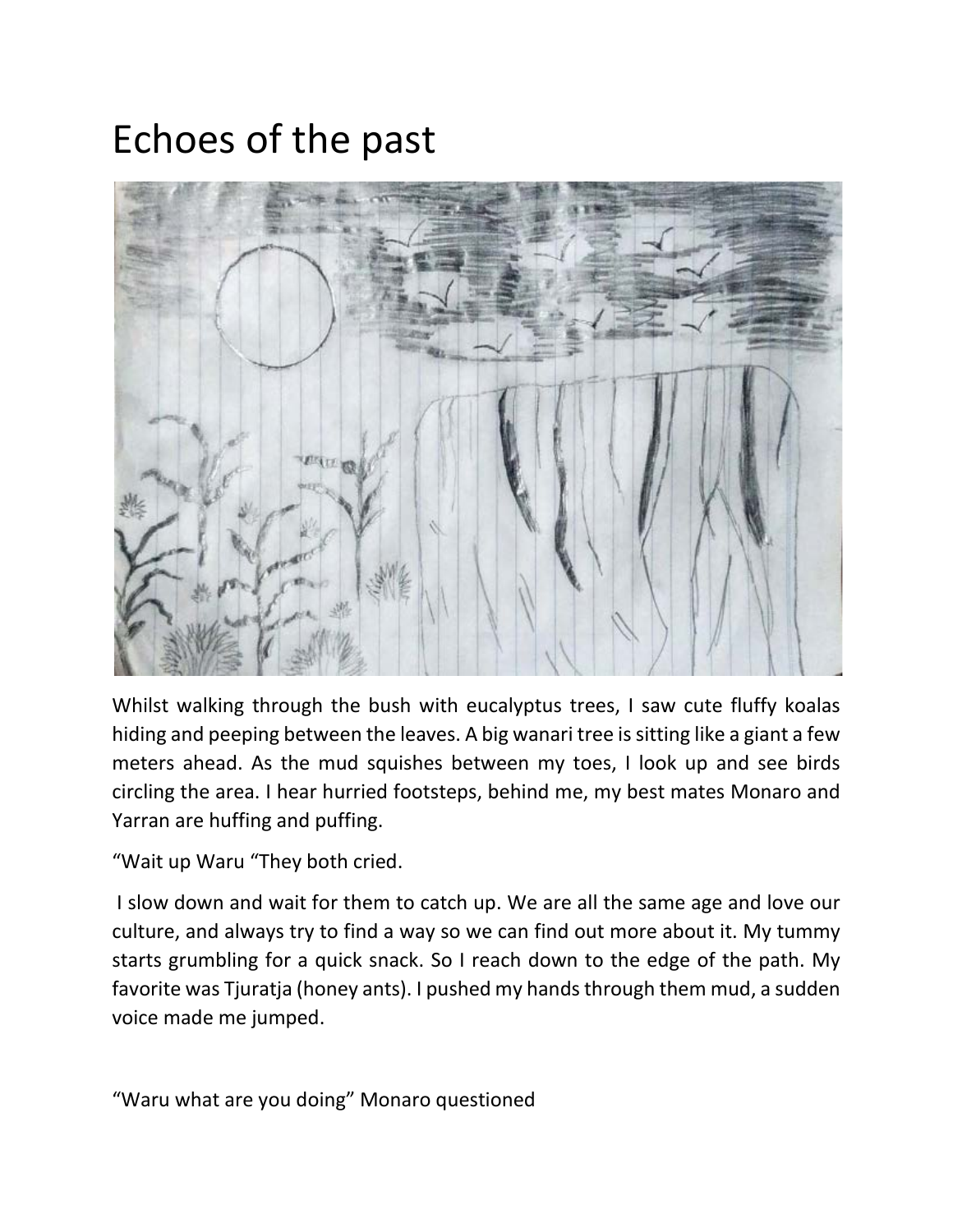The two had both caught up with me,

"Monaro I am searching for honey ants, I want to taste some honey"

"Good idea, Let me and Yarran join"

"Okay"

So we sat there at the edge of the path searching for honey ants. Before long all three of us had caught several ants. As, I pressed and squeezed the tummy and let some honey drizzle out onto my tongue. Monaro and Yarran did the same. As we carried on walking Yarran had spotted arnguli (bush plums). We stopped and brought some bush plums to the center of our palms. The bright red and dark black color reflected to the afternoon sun. The sweet and sour taste was simply delicious. We carried walking shortly we reached the wanari (mugla) tree. We reached our hands out and felt the trees ruff and cool trunk.

"Remember when we came and chopped some branches of from the top for firewood" Monaro said.

"Don't forget the time we came and made boomerangs" Yarran chimed in

"And we made spears" I added.

As the golden sun started to set we made our way over to our humpies. A delicious smell came to my nose making me want to eat over the fire. Our grandma was cooking damper and smoked kangaroo meat for dinner. Later after the delectable dinner Monaro, Yarran and me circled around the fire and heard dreamtime stories from our grandmas. This aroused us to explore our heritage, from our early ancestors around the area and see it with our own eyes.

I woke to the sound of cockatoos circling the area in the color of orange and a faint color of yellow, making my shadow dark as I went to wake up Monaro and Yarran.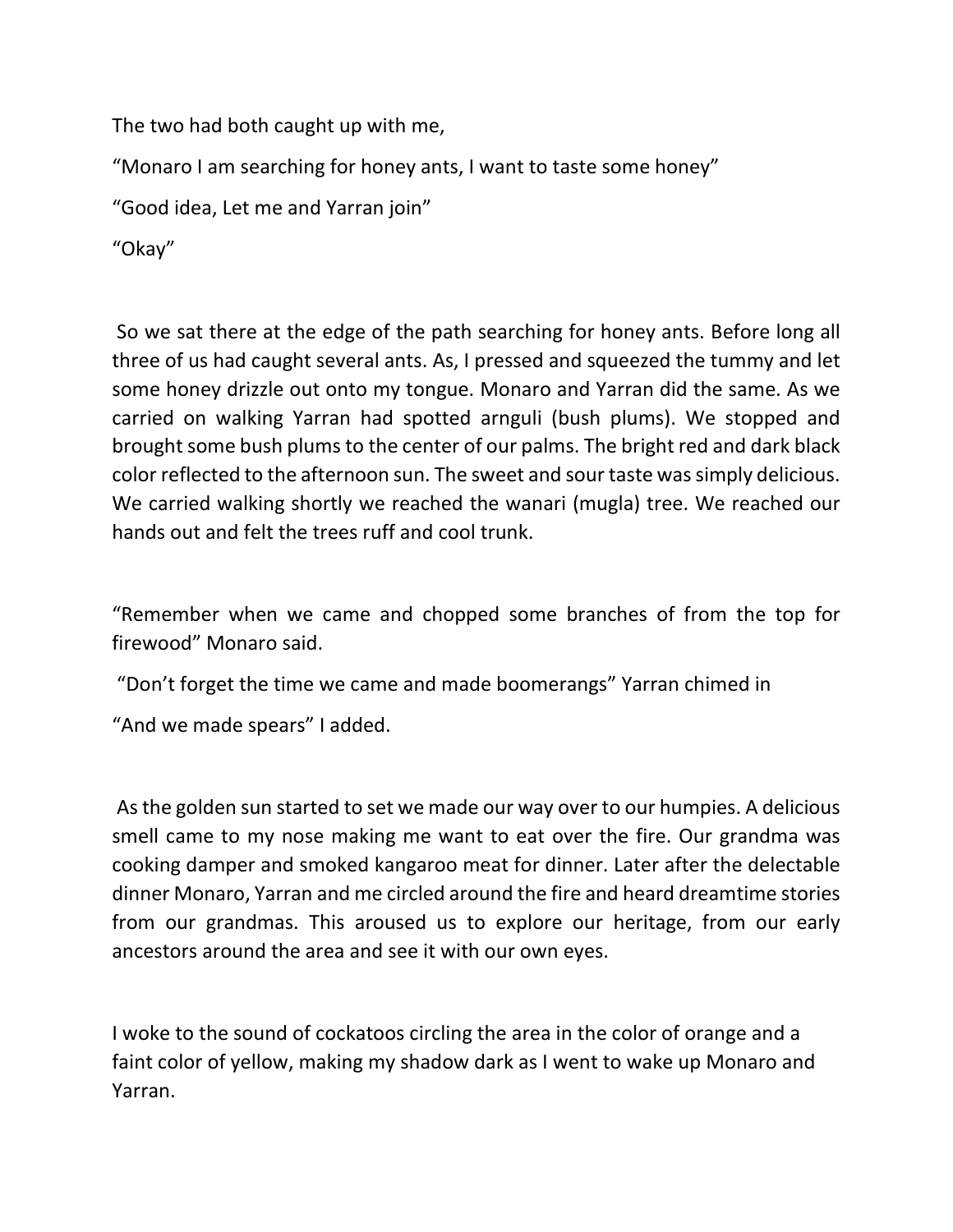"Monaro, Yarran lets go explore Uluru in the morning it's beautiful"

We started heading over to Uluru (Ayers rock). Dingo's howling, kookaburras laughing all echoed around in the morning. Echidnas playing hide and seek hiding behind the bushes.

By the time we had arrived the sun was peeping its head over Uluru. At first it was dark then slowly the red and brown color came to life. The landscape around Uluru covered with orange dust and spiky bushes. Me Monaro and Yarran bumping each other giggling to fits of laughter gently avoiding the spiky edges of the bushes.

"Look at Uluru" I whisper to Monaro and Yarran

The holes where made of spears from the poisonous snake Liru. And the cracks were from Kuniya the woman python, striking at her enemies.

All three of us were amazed by this sight, sitting down at the edge of the path as we watched the sun rise over Uluru.

Slowly the sun reached the sky way above up high. With that short glimpse we walk towards the Kuniya Walk and started to travel along the path. In the distance we saw Kangaroos bounding and jumping. Wombats were steadily walking and sniffing at the edges of plants to find food. The area seemed so familiar with nature tress, plants and flowers it was so beautiful. Wallabies around tall grass and river red gum tress, surrounding the nature walk. We reached the end of the walk and had arrived at Mutitjulu Water hole. While we were walking, we saw tjantu (bush plums) and ili (figs) on the trees.

Near the water hole there was a bench. The three of us went and sat down on the chair. We closed our eyes to feel the strong connection with nature. We heard the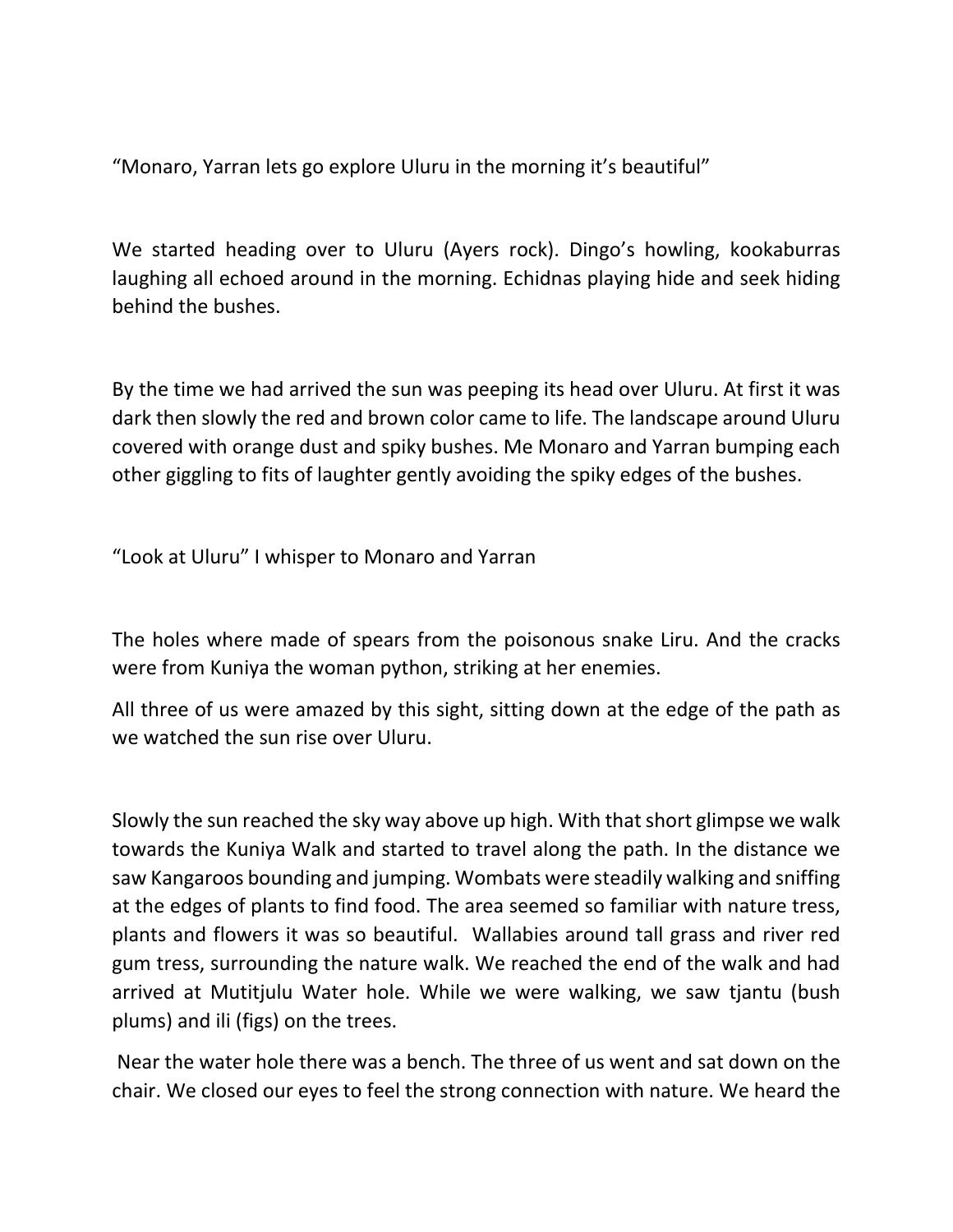sound of the splashing water and the sweet noises of animals. All surrounding us, as we remembered from our grandma's dreamtime stories about Kuniya (the woman python) and her spirits are here. The caves she protects are still used by Anangu people where we proudly belonged.

We plucked some plums and figs to eat along the path.

The surrounding was filled with tall trees and it leads us to a familiar and connected to our lives for a long times ago.

"Kulpi Mutitjulu" cried Yarran as he waved his hands for us to follow.

Kulpi Mutitjulu (Mutitjulu cave) was where rock art displays Tjukurpa stories. They have been passed from generation to generation. Here is where our ancestors would paint drawings for us to get a better understanding about our traditional heritage. All the paints they used were natural. The dry materials were placed on flat stones, crushed and mixed with kapi (water) or animal fat. Purku (black charcoal), tjunpa/unu (white ash), tutu (red ochre) and untanu (yellow ochre).Our feelings are overflow seeing our ancestors painting skills. We amazed by their knowledge of ability to connect with nature on painting to display their practical lives for a long time. Rock arts made up joy. We made our mind to step forward from the rock cave. But all of us filled with sorrow. We felt we are away from our loving elders that lived here for a long time ago.

We carried on walking on the path that leads to many heritage views. In the distances I saw a big cave Kulpi Nyiinkaku (The Teaching cave).

"Monaro and Yarran, look up ahead, Kulpi Nyiinkaku" I whisper in their ears softly.

Kulpi Nyiinkaku was used by the Anangu elders to teach bush boys like us how to travel and survive in this country. When the Mala people (The Anangu ancestors)